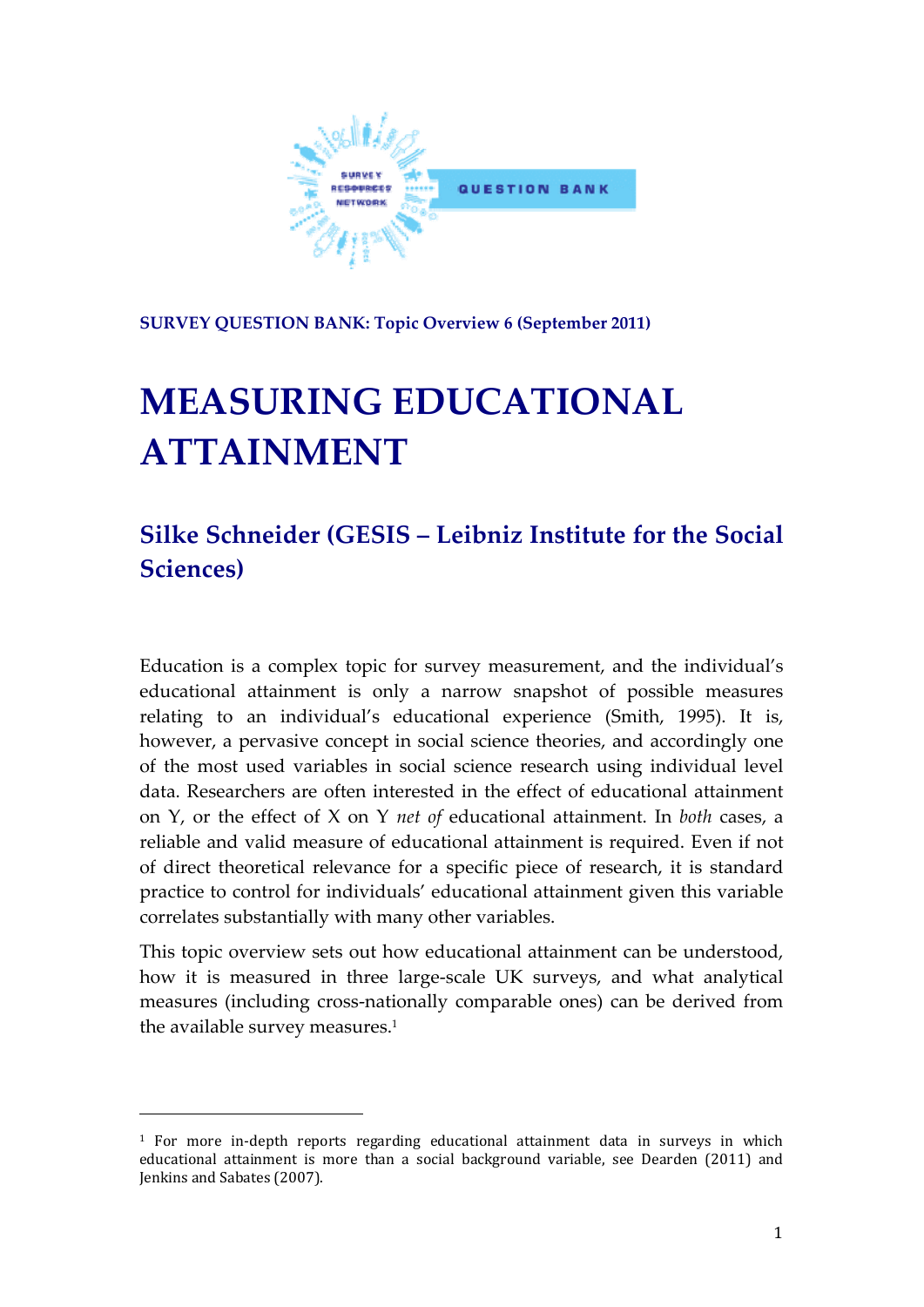# **1. The concept of educational attainment**

Educational attainment is defined as the highest level of education an individual has successfully completed. Another term typically used in the literature is (highest) 'educational qualification'. Educational attainment distinguishes individuals on a vertical scale, i.e. educational attainment categories can largely (although often not entirely) be ordered hierarchically.

Educational attainment refers to an important direct outcome of education (Jenkins and Sabates, 2007), as opposed to the input (e.g. cognitive ability; effort), process (e.g. educational pathway taken, full-time or part-time study) or indirect outcomes of education (e.g. income)..

There are other direct outcomes of education, most notably skills and competences and levels of performance in a specific exam or qualification. Whereas virtually all surveys employ at least one measure of educational attainment as defined above, measures of educational achievement or skills and competences require more complex data collection instruments. Particularly skill and competence measures are therefore limited to specialised surveys. Educational qualifications consequently often serve as a proxy for skills and competences.2

Educational qualifications constitute important social signals in the labour and marriage markets and are highly predictive of related outcomes. Through indirect effects (e.g. income), various other outcomes at later stages in life (e.g. health) also correlate highly with educational attainment. In addition, education is theorised to have an influence on individuals' attitudes by facilitating the evaluation of complex social situations, widening the individual's knowledge and horizon of experiences as well as by direct exposure to norms and values in educational institutions.

#### 2. **Measurement of educational attainment**

The highest level of education successfully completed is either indicated by the highest educational qualification (vocational or academic) achieved, or by the number of years of education or schooling completed (in which case each year is regarded as a kind of level).

Educational qualifications are official documents that certify that an individual has reached a certain level of competence in one field of education

<sup>&</sup>lt;sup>2</sup> The field or subject of study of the highest qualification obtained (e.g. Jackson et al., 2008; Andersson and Olsson, 1999) is also often covered in surveys in order to collect information on *horizontal* distinctions in individuals' educational experience.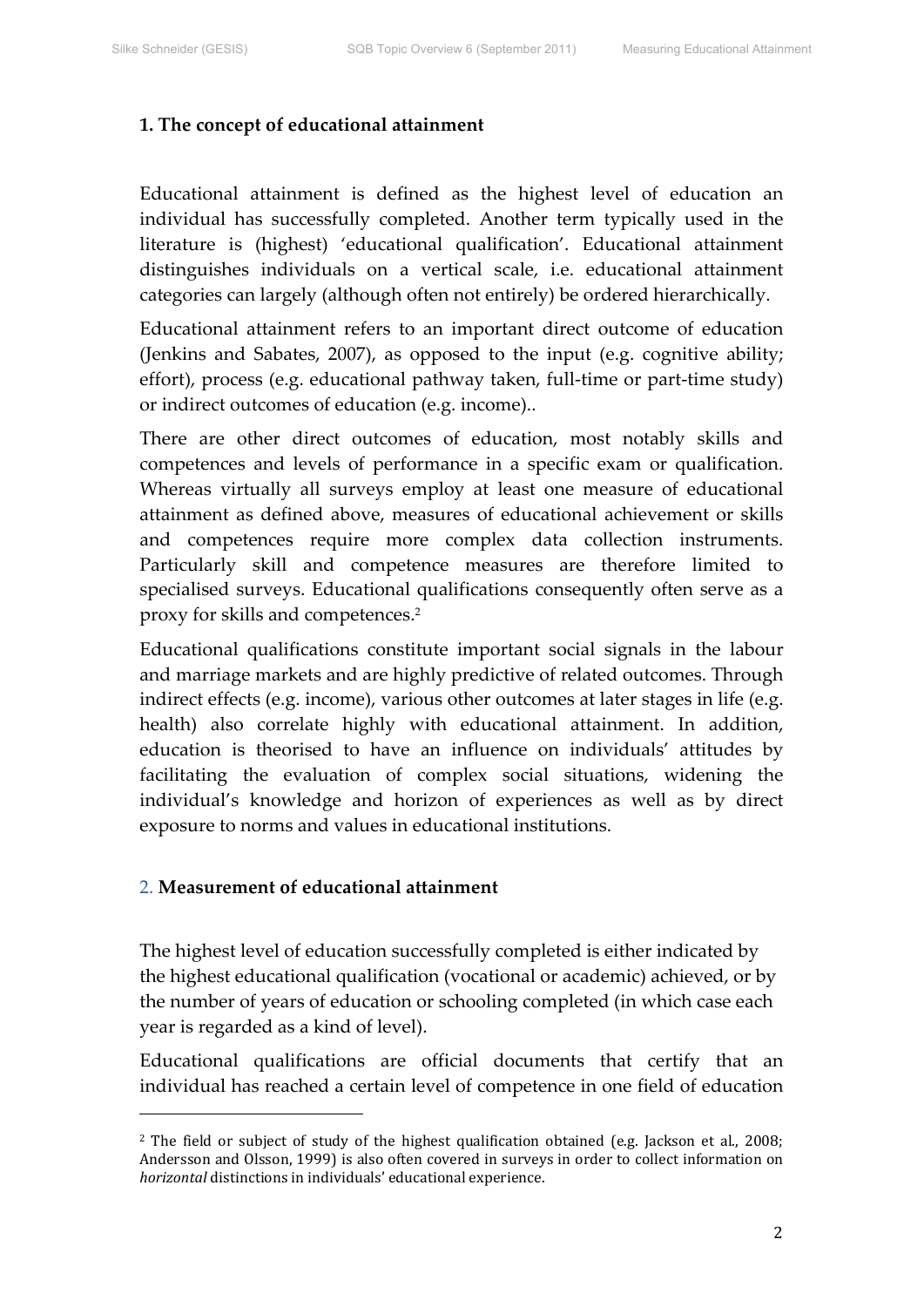or in a group of fields of education, which is usually formally assessed through examinations. They indicate individuals' ability to learn and perseverance (Jenkins and Sabates, 2007). 'Years of education' do not have the same meaning: they merely assume that the longer the individual stayed in education, the higher the level of attainment. Although correlated with qualifications achieved, this measure neither takes the element of validation of skills and competencies through examination, nor the official character of a qualification as a social signal into account. It is closer to an input than an output measure. It also does not allow for the demarcation of different types of education. Educational qualifications are consequently often regarded as a more informative and thus more valid indicator of educational attainment.

Many surveys employ measures of both. However, analysts often avoid the highest educational qualification as a measure of attainment because it is more cumbersome to deal with, i.e. more difficult to code into an analytical variable with a reasonable number of categories, and it has to be analysed as a categorical or possibly ordinal rather than interval level variable. If predictor or control variable, dummy variables have to be used for the different categories of qualifications. 'Years of education' is in contrast often just used in statistical analyses 'as‐is'. If theory does not give a clear priority to either of those measures, it is recommended to perform sensitivity analyses to test if the results of the study are insensitive to the choice of measure of educational attainment. The remainder of this topic overview focuses on educational attainment as measured by educational qualifications.

In most countries and surveys, the highest educational qualification is measured using one or a sequence of closed questions with fixed response categories typically listing educational qualifications shown to the respondent on a show card. Categories for 'don't know' and 'other' are usually available to the interviewer for respondents who do not know the answer<sup>3</sup> and for those who cannot identify which category to choose respectively. In the latter case, a follow‐up question asking for verbatim information on *which* other qualification was achieved is often provided. Ideally, these open responses are assigned to the existing categories during data processing.

Although an alternative, only very few countries or surveys measure educational attainment with an open question that is entirely post‐coded during data processing. As an intermediate strategy, the question is asked as an open question but the interviewer codes the response to a fixed set of categories during the interview. This latter approach is problematic because it may lead to interviewer effects that cannot be easily traced.

<sup>&</sup>lt;sup>3</sup> This happens mostly in the case of proxy information, i.e. when the respondent is asked to report the educational attainment of somebody else, e.g. his/her mother.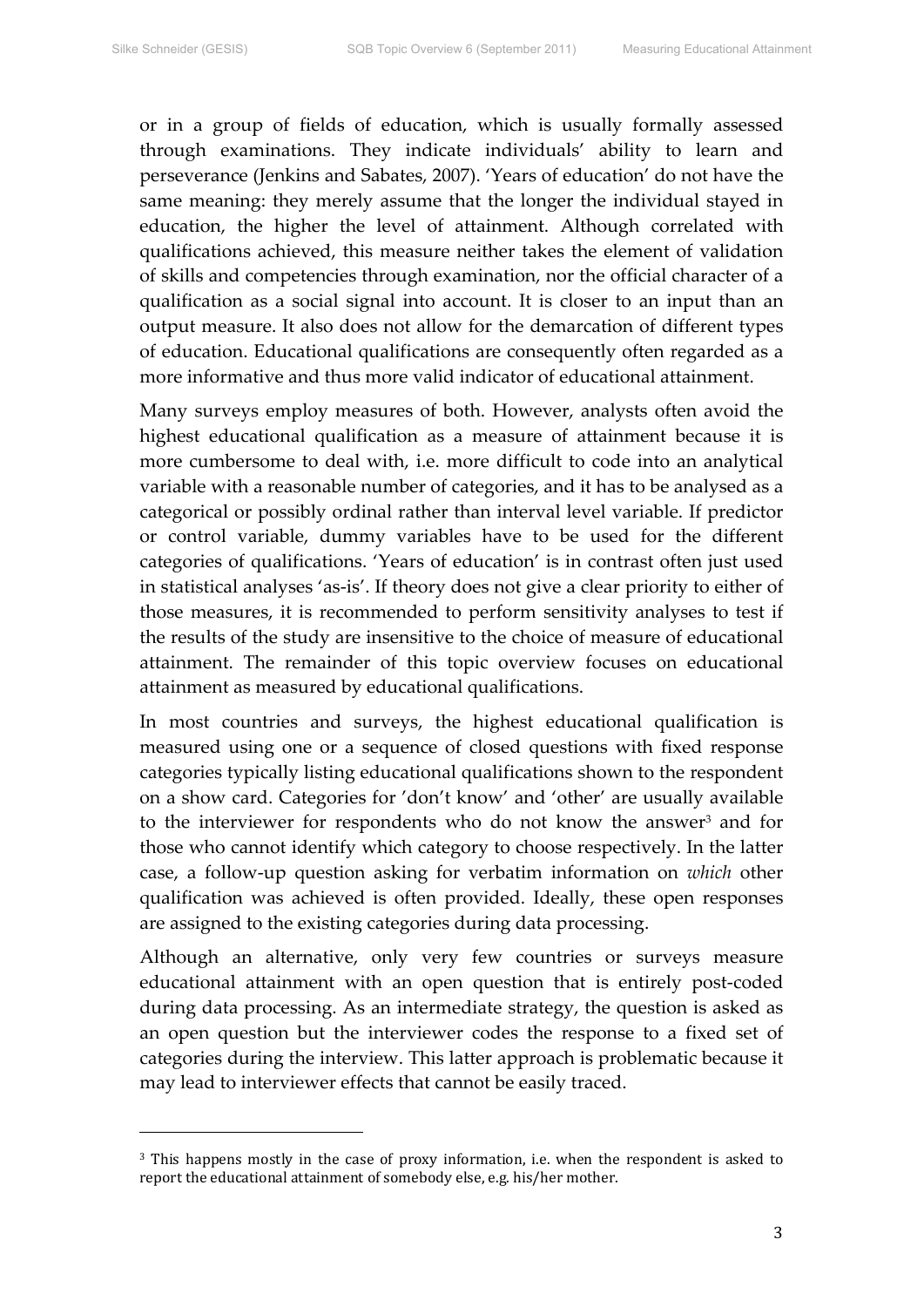It is possible to collect either data on the highest educational qualification only or on all qualifications achieved. While the latter requires more time during the interview and more complex coding, the former requires an instrument with strictly hierarchically ordered response categories.

Most data sets also allow identification of individuals who are currently in full-time education, i.e. who have probably not yet achieved their highest qualification. <sup>4</sup>

For instrument development, the crucial step is to design a list of response categories with educational qualifications that

- 1. cover the full range of qualifications (including number and grades of a qualification in countries like the UK where modular educational programmes are common) expected to exist in the sample (i.e. including outdated ones),
- 2. order those in a hierarchy (as much as possible) so that it is clear to respondents with more than one qualification which is the highest, and
- 3. ensure individual entries are not too numerous or long so as to be cumbersome for interviewers and respondents.

If this results in too much information for one questionnaire item, it can be split into several items, either by focusing items on sectors of education (e.g. school leaving qualifications, post-school qualifications) or by drilling down from broad categories of qualifications to more specific ones. Examples for both strategies are covered in the next section.

# **3. Measurement of educational attainment in UK surveys**

Many UK surveys employ both a measure of school-leaving age, from which years of education can be derived, as well as on individuals' highest educational qualification. In the latter case, vocational as well as academic qualifications are usually covered. Given academic qualifications are the ones that empirically make a difference, it is highly desirable that these can be identified.

With respect to educational qualifications, there are three issues that make the measurement more difficult in the UK than in many other countries: First of all, the educational systems of the UK's constituent countries and the respective terminology differ. Given the amount of migration between

<sup>4</sup> For some research questions, it makes sense to exclude these from the analyses, or to exclude respondents below a certain age (e.g. 25) to avoid comparing individuals who are still in initial education with those who have completed their initial education.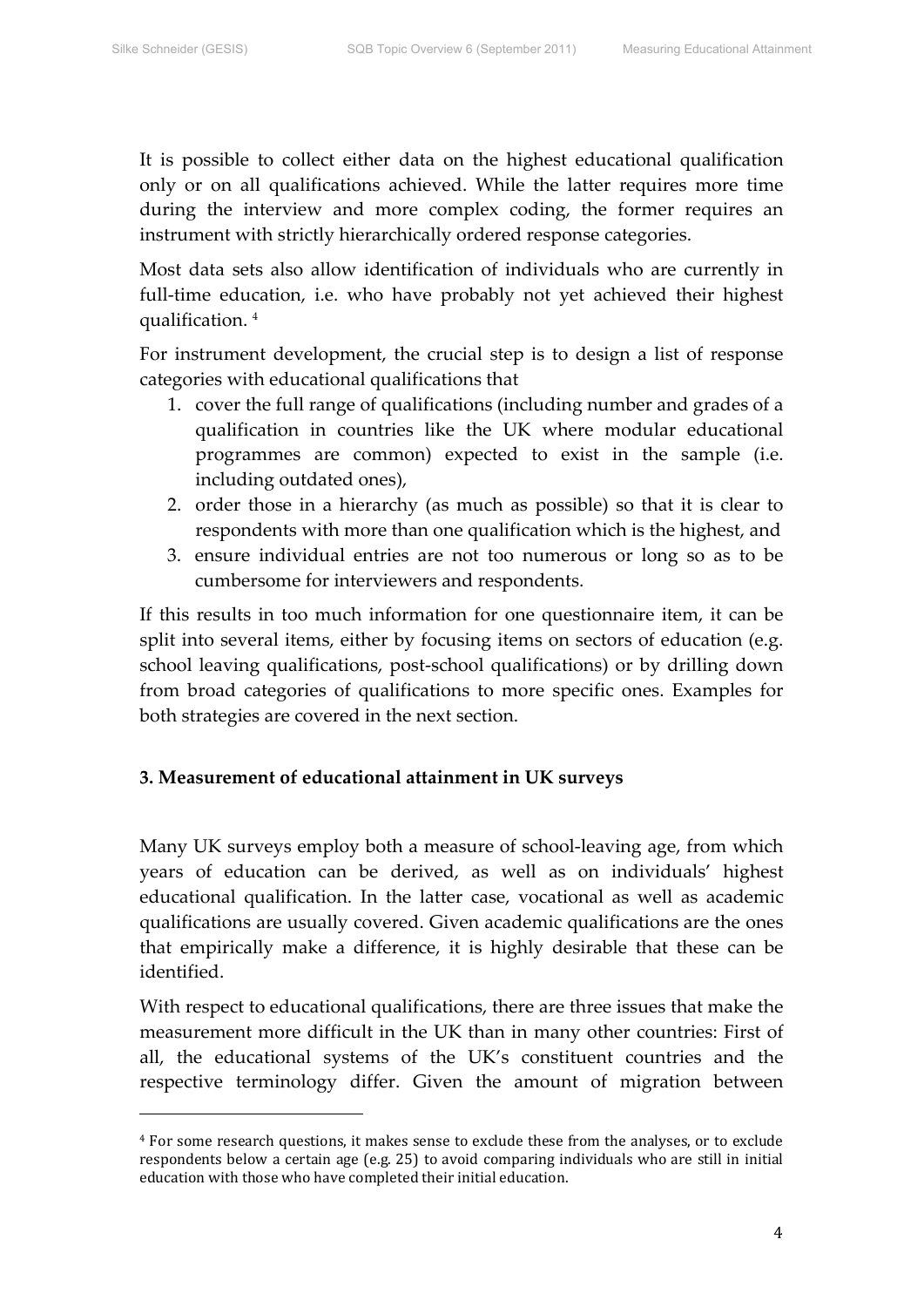England, Wales, Scotland and Northern Ireland, all systems need to be covered in any UK questionnaire. Secondly, an increasing issue in survey measurement of educational attainment is the fact that many residents have achieved their highest qualification abroad.

Thirdly, and most importantly, educational qualifications, especially vocational ones, are numerous and rather weakly regulated in the UK. In addition, their names and content change quite often. This makes the vertical ordering and comparison of qualifications *within* the UK (e.g. across cohorts or regions) quite difficult (see Jenkins and Sabates, 2007). As a consequence, the Office for National Statistics (ONS) recommends to collect information on *all* qualifications obtained whenever possible. Although this has the additional advantage that individuals' trajectories through the educational system can be followed, this may not be feasible for general social surveys. Equivalencies established in the National Qualifications Framework (QCA, 2006) help to some degree, but they have not been empirically validated.

# *ONS Harmonised Concepts and Questions for Social Data Sources Primary and Secondary Standards*

In their effort to provide standard measurement instruments and output variables, ONS (2005) suggest a simple classificatory scheme to be derived from a brief set of questions for measuring educational attainment in surveys that cannot collect as much detail as the LFS. These are the questions suggested:

| Do you have any educational qualifications for which you received a certificate?<br>1. Yes  |
|---------------------------------------------------------------------------------------------|
| 2. N <sub>0</sub>                                                                           |
| IF QUESTION 1=NO: WHICH QUALIFICATIONS                                                      |
| Do you have any professional, vocational or other work-related qualifications for which you |
| received a certificate?                                                                     |
| 1. Yes                                                                                      |
| 2. N <sub>0</sub>                                                                           |
| IF QUESTION 1=YES OR QUESTION 2=YES: HIGHEST QUALIFICATION                                  |
| Was your highest qualification                                                              |
| 1. at degree level or above                                                                 |
| 2. or another kind of qualification?                                                        |
|                                                                                             |

Source: ONS (2005)

This results in a three‐category variable, distinguishing 1) qualification at degree level or above, 2) any other kind of qualification, and 3) no qualification.

This scheme does not represent well the amount of variation in educational attainment existing among individuals in the UK. Category 2 contains a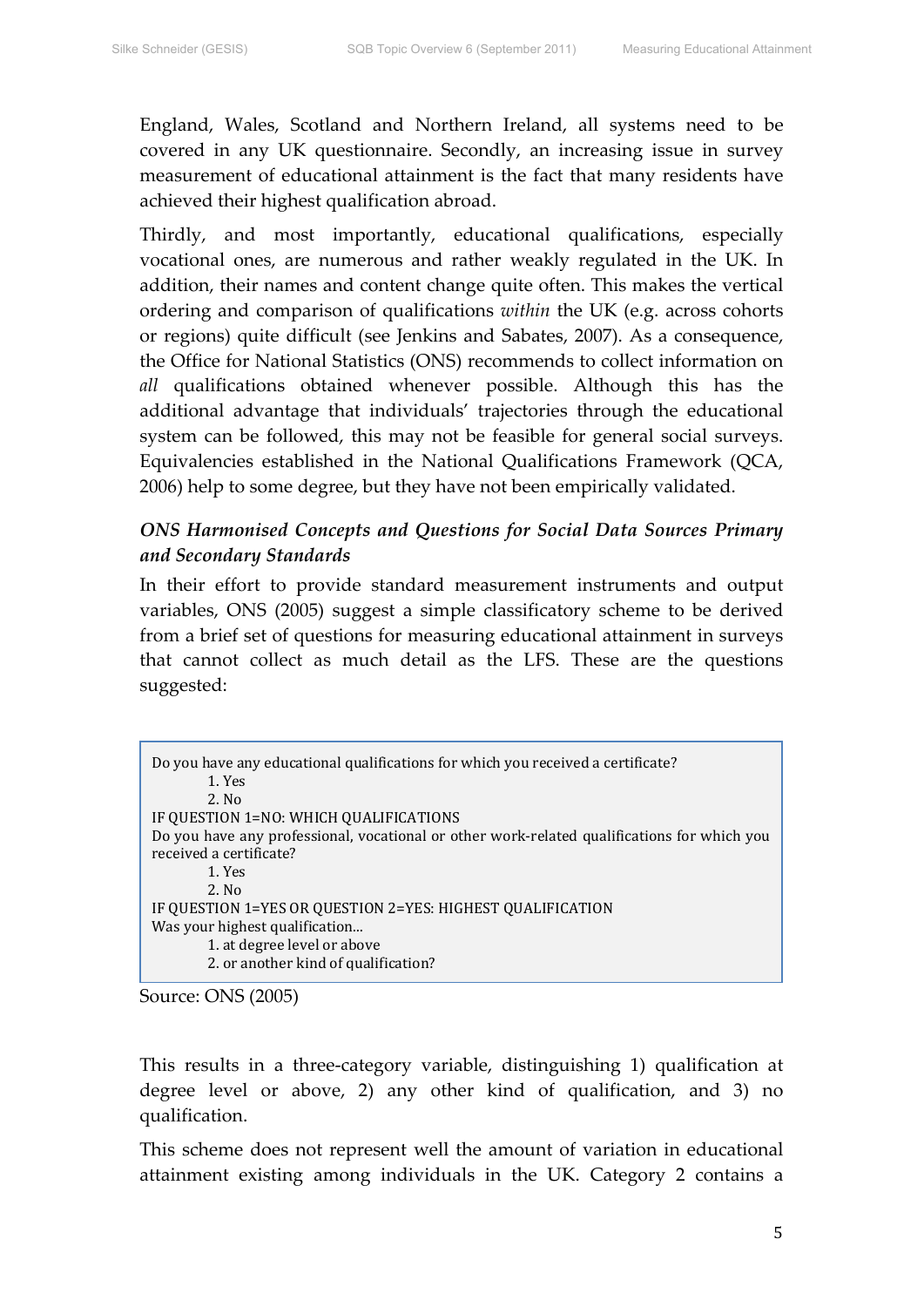highly varied set of qualifications, ranging from key skills or 1 GCSE below grade C to the Higher National Diploma (HND), and would represent more than 50% of the UK's population. It thus lacks validity for multivariate analyses. The only use for it is to contrast individuals who hold a degree level qualification with those with other or no qualifications in cross-tabulations, reporting little meaningful averages for the former two categories, which may be highly heterogeneous with respect to many outcomes.<sup>5</sup>

In order to achieve some more detail, ONS (2004) however also suggests a 'provisional' scheme in the secondary standards with six output categories, distinguishing

- 1) Higher Education & professional/vocational equivalents,<sup>6</sup>
- 2) A levels, vocational level 3 and equivalents
- 3) GCSE/O Level grade A\*‐C, vocational level 2 and equivalents
- 4) Qualifications at level 1 and below
- 5) Other qualifications: level unknown (including foreign qualifications)
- 6) No qualifications

ONS recommends that in order to code this variable, information on *all* qualifications held should be collected so that only during data processing, it is decided which of the individuals' qualifications is the highest. The outcome variable is however still fairly crude, not distinguishing vocational/professional and general/academic education, different numbers and levels of GCSEs and A‐Levels or levels of university degrees.7 Also it does not attempt to measure the level of attainment of individuals with foreign qualifications.

The following sections illustrate the measurement of educational attainment in three surveys conducted in the UK: the Labour Force Survey (LFS), the British Social Attitudes Survey (BSA), and the UK Household Longitudinal Study (UKHLS), also known as *Understanding Society* (the successor of the British Household Panel Study).8

<sup>5</sup> According to ONS, cognitive interviewing showed that the conditions for a more complex scheme – such as consistent ordering of qualifications by respondents – were not met. However, the procedures and report of the cognitive testing have not been published.

<sup>6</sup> The most common equivalents for each of those categories are given on page 8 of ONS (2004).

<sup>7</sup> I am however not aware of any studies validating this measure. The ONS harmonization website has also not been updated since 2008.

<sup>&</sup>lt;sup>8</sup> The Centre for Longitudinal Studies (CLS) has recently published a working paper (Dodgeon et al., 2011) on the measurement of educational attainment in the National Child Development Study (NCDS) and the 1970 British Cohort Study (BCS70). An earlier CLS working paper by Jenkins and Sabates (2007) covers the measurement of educational qualifications in the NCDS, Labour Force Survey and BHPS.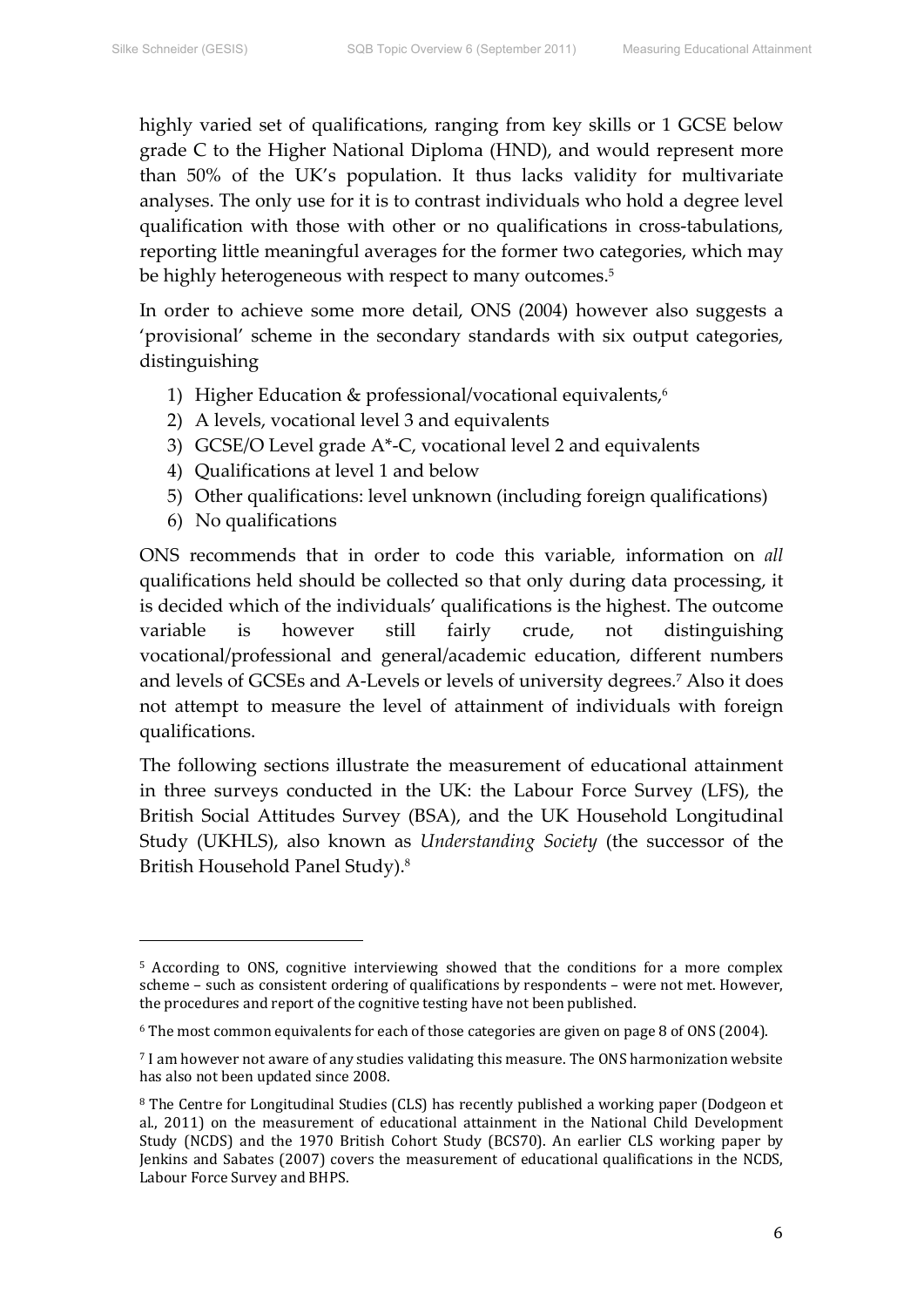#### *Quarterly Labour Force Survey (QLFS)*

The UK Quarterly Labour Force Survey collects highly detailed information about all educational qualifications a respondent holds, including vocational and professional qualifications as well as fields of study. It employs a 'drilling down' strategy, i.e. asks the respondent to tick all categories of qualifications that apply, and then asks successively more detailed questions about those categories. For example, individuals that indicate to have a first degree are asked what class of degree they have achieved; individuals with a higher degree are asked to specify what kind of higher degree; and individuals with A‐Levels are asked if they have one or more than one A‐Level. Consequently, the LFS allows coding educational attainment in numerous and very flexible ways.<sup>9</sup>

The LFS also provides a number of derived variables on educational qualifications, which can then be recoded further according to researchers' requirements. However, even the most detailed of those derived variables  $(HIQUAL8$  with 50 categories)<sup>10</sup> does not differentiate between two or more A‐Levels vs. one A‐Level, although two A‐Levels are the requirement for university entry. This information would have to be derived from another variable. Another derived variable (HIQUAL8D) orders those detailed categories into five broader ones (plus 'other' and 'don't know'). The variable LEVQUAL8 finally orders the qualifications held into six categories relating to the National Qualifications Framework, which takes number of A‐Levels into account but omits other distinctions.

The LFS does not collect information on educational qualifications achieved abroad: they are coded as 'other'. Although verbatim information is collected on 'other' qualifications, this is not post‐coded, e.g. to the closest UK equivalent or in the International Standard Classification of Education (ISCED) produced for the EU‐LFS. Given the amount of migration into the UK and the increase in student mobility out of the UK, this means that a substantial number of respondents have effectively 'missing data'.

#### *British Social Attitudes Survey (BSA)*

In the context of attitudinal research, education is known to be highly correlated with a wide variety of attitudes. The amount of detail required for the measurement of education is however somewhat lower in attitudinal surveys than in the LFS. We do not need to know the specific qualification obtained, but the level of the qualification (in order to capture skill and competence differences between respondents) as well as orientation of the

<sup>9</sup> The questionnaire items are too numerous to be replicated here. Please refer to the LFS user guide (ONS, 2009) for more details.

<sup>10</sup> Referring to the LFS 2009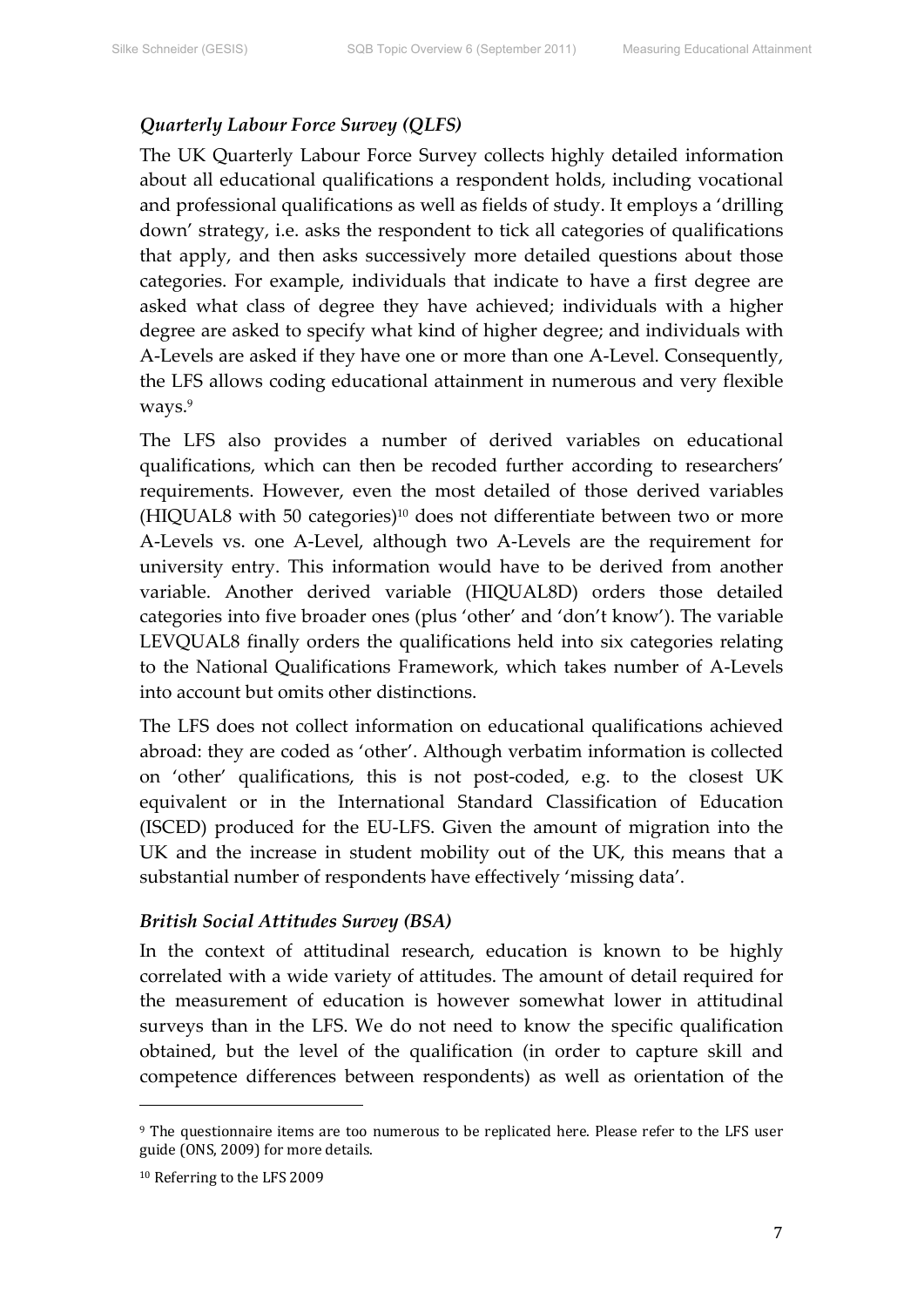qualification and/or institutional context (in order to capture other aspects of socialisation through formal education). The BSA employs a relatively crude measurement of school qualifications, and a very detailed measurement of post‐school qualifications (see overviews below). For both items, *all* qualifications held are to be recorded.

# *School Qualifications*

| Have you passed any of the examinations on this card? |                                                                                                                                                                                                                                                                                  |  |  |  |
|-------------------------------------------------------|----------------------------------------------------------------------------------------------------------------------------------------------------------------------------------------------------------------------------------------------------------------------------------|--|--|--|
| $\mathbf{1}$<br>$\overline{2}$                        | <b>Yes</b><br>N <sub>o</sub>                                                                                                                                                                                                                                                     |  |  |  |
|                                                       | Please tell me which sections of the card they are in? CODE ALL THAT APPLY                                                                                                                                                                                                       |  |  |  |
| $\mathbf{1}$                                          | Section 1:<br>GCSE Grades D-G/Short course GCSE/Vocational GCSE<br>CSE Grades 2-5<br>GCE O-level Grades D-E or 7-9<br>Scottish (SCE) Ordinary Bands D-E<br>Scottish Standard Grades 4-7<br>SCOTVEC/SQA National Certificate modules<br>Scottish School leaving certificate       |  |  |  |
| 2                                                     | Section 2:<br><b>GCSE Grades A*-C</b><br>CSE Grade 1<br>O-level Grades A-C or 1-6<br>School Certificate/Matriculation<br>Scottish SCE Ord. Bands A-C or pass<br>Scottish Standard Grades 1-3 or Pass<br>Scottish School Leaving Certificate Lower Grade<br>Scottish Intermediate |  |  |  |
| 3                                                     | Section 3:<br>A-level, S-level, A2-level, AS-level<br><b>International Baccalaureate</b><br>Vocational A-level (AVCE)<br>Scottish Higher<br>Scottish SCE/SLC/SUPE at Higher Grade<br>Scot. Higher School Certificate<br>Certificate Sixth Year Studies/ Advanced Higher Grades   |  |  |  |
| 4                                                     | Section 4:<br>Overseas school leaving exam or certificate                                                                                                                                                                                                                        |  |  |  |
| 8                                                     | (Don't know)                                                                                                                                                                                                                                                                     |  |  |  |
| 9                                                     | (Refusal)                                                                                                                                                                                                                                                                        |  |  |  |

Source: BSA 2009 questionnaire

<sup>&</sup>lt;sup>13</sup> I am not aware of a validation study testing the construct validity of different analytical measures for the UK.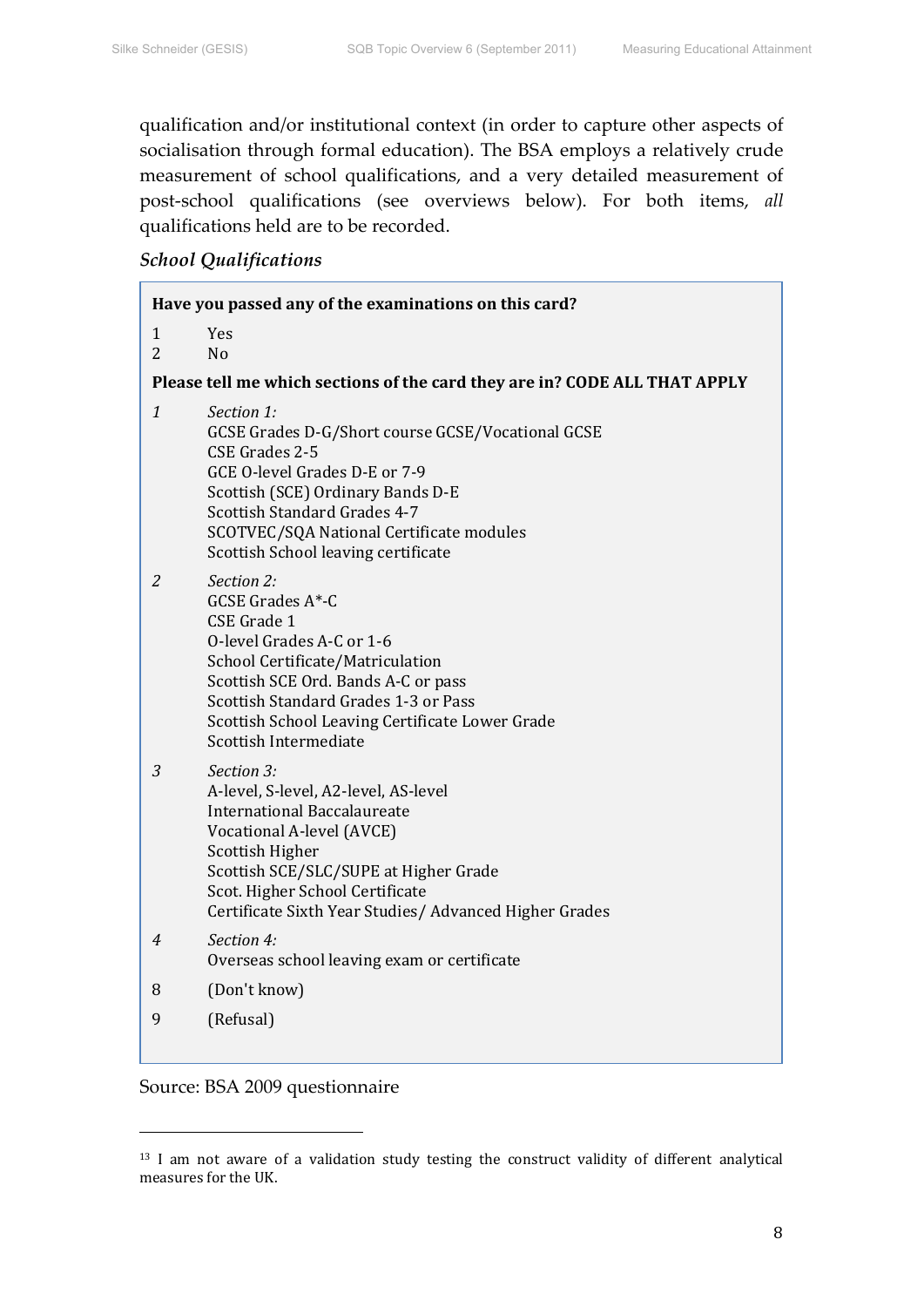#### *Post‐school qualifications*

| card?          | And have you passed any of the exams or got any of the qualifications on this       |  |  |  |  |
|----------------|-------------------------------------------------------------------------------------|--|--|--|--|
| 1              | Yes                                                                                 |  |  |  |  |
| $\overline{2}$ | N <sub>o</sub>                                                                      |  |  |  |  |
|                |                                                                                     |  |  |  |  |
|                | Which ones? PROBE: Which others? PROBE FOR CORRECT LEVEL                            |  |  |  |  |
| 1              | Univ/CNAA first degree                                                              |  |  |  |  |
| $\overline{2}$ | Univ/CNAA diploma / Foundation Degree                                               |  |  |  |  |
| 3              | Postgraduate degree                                                                 |  |  |  |  |
| $\overline{4}$ | Teacher training qualification                                                      |  |  |  |  |
| 5              | Nursing qualification                                                               |  |  |  |  |
| 6              | Foundation/advanced (modern) apprenticeship                                         |  |  |  |  |
| 7              | Other recognised trade apprenticeship                                               |  |  |  |  |
| 8              | OCR/RSA - (Vocational) Certificate                                                  |  |  |  |  |
| 9              | OCR/RSA - (First) Diploma                                                           |  |  |  |  |
| 10             | OCR/RSA - Advanced Diploma                                                          |  |  |  |  |
| 11             | OCR/RSA - Higher Diploma                                                            |  |  |  |  |
| 12             | Other clerical, commercial qualification                                            |  |  |  |  |
| 13             | City&Guilds - Level 1/ Part I                                                       |  |  |  |  |
| 14             | City&Guilds - Level 2/ Craft/ Intermediate/Ordinary/ Part II                        |  |  |  |  |
| 15             | City&Guilds - Level 3/Advanced/Final/Part III                                       |  |  |  |  |
| 16             | City&Guilds - Level 4/Full Technological/ Part IV                                   |  |  |  |  |
| 17             | Edexcel/BTEC First Certificate                                                      |  |  |  |  |
| 18             | Edexcel/BTEC First/General Diploma                                                  |  |  |  |  |
| 19             | Edexcel/BTEC/BEC/TEC (General/Ordinary)<br>National<br>Certificate<br><sub>or</sub> |  |  |  |  |
|                | Diploma (ONC/OND)                                                                   |  |  |  |  |
| 20             | Edexcel/BTEC/BEC/TEC Higher National Certificate (HNC) or Diploma                   |  |  |  |  |
|                | (HND)                                                                               |  |  |  |  |
| 21             | NVQ/SVQ Lev 1/GNVQ/GSVQ Foundation level                                            |  |  |  |  |
| 22             | NVQ/SVQ Lev 2/GNVQ/GSVQ Intermediate level                                          |  |  |  |  |
| 23             | NVQ/SVQ Lev 3/GNVQ/GSVQ Advanced level                                              |  |  |  |  |
| 24             | NVQ/SVQ Lev 4                                                                       |  |  |  |  |
| 25             | NVQ/SVQ Lev 5                                                                       |  |  |  |  |
| 97             | Other recognised academic or vocational qualification (WRITE IN)                    |  |  |  |  |
| 98             | (Don't know)                                                                        |  |  |  |  |
| 99             | (Refusal)                                                                           |  |  |  |  |
|                |                                                                                     |  |  |  |  |

Source: BSA 2009 questionnaire

This is a good instrument apart from the fact that school-leaving qualifications that do not allow university entry (e.g. AS‐level) are coded together with those that do (e.g. International Baccalaureate). Given the amount of detail requested for post‐school qualifications, it is not obvious why the school-leaving qualifications are not collected in some more detail. Also, as with the LFS, foreign school qualifications are not distinguished by level but end up all in one category. It is unclear from the instrument alone what happens with foreign university degrees or vocational qualifications, but they will possibly often appear in the 'other' category.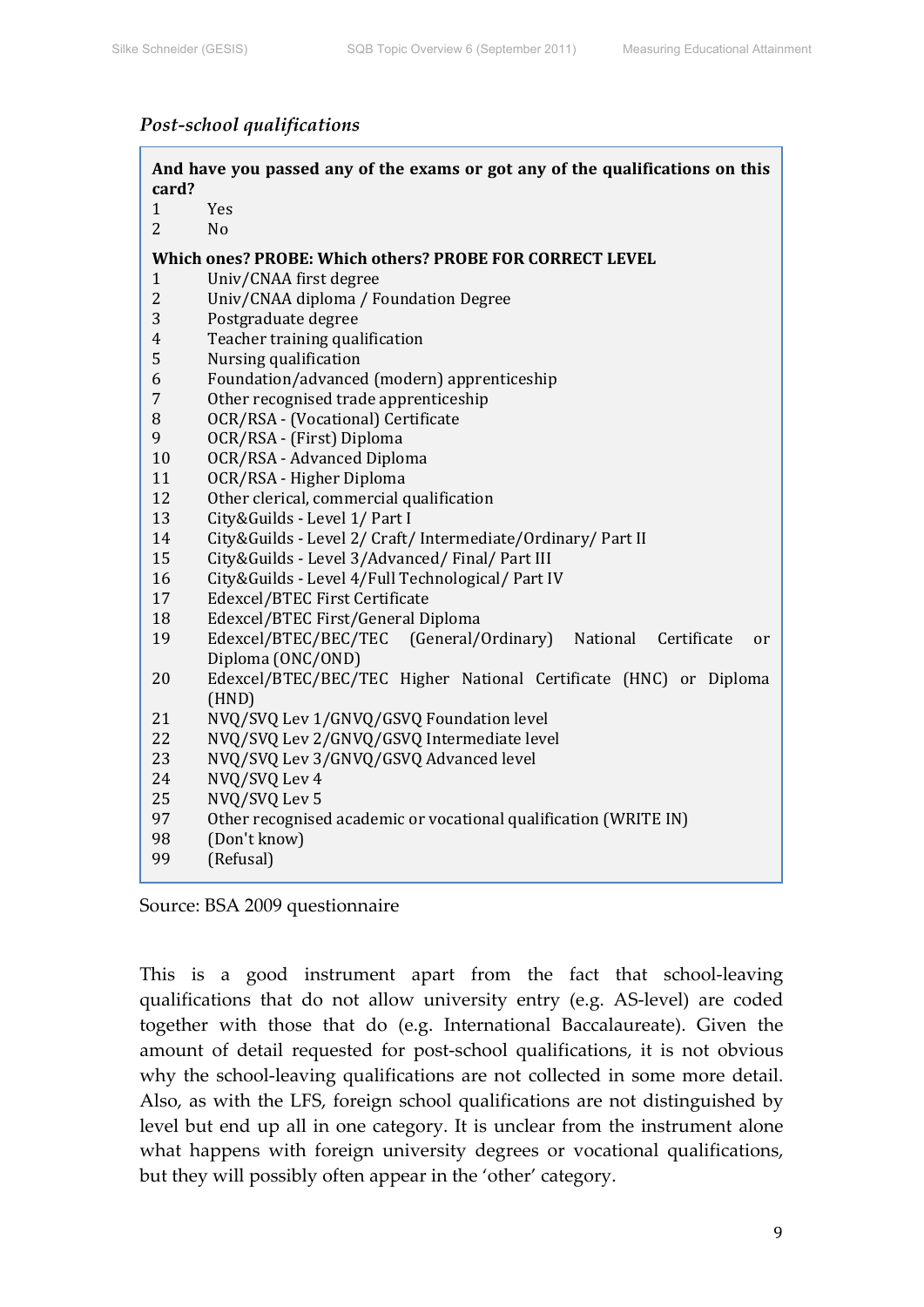#### *Understanding Society/UK Household Longitudinal Study (UKHLS)*

*Understanding Society* uses a somewhat different measurement strategy from the BSA. It also employs two main questions, but does not differentiate between school and post-school qualifications, but between general/academic/professional and vocational qualifications (see overviews below). Each item provides 15 (substantive) response categories. The response categories for item 1 are presented in an ordered fashion and the respondent is asked to indicate the highest rather than all qualifications held. For item 2, a 'code all that apply' approach is used.

#### *General/academic/professional qualifications*

| Can you tell me the highest educational or school qualification you have<br>obtained?                                                                                                                                                                                                                                                                                                                                                                                                                                                                                                                                                                                                                                      |  |  |  |  |
|----------------------------------------------------------------------------------------------------------------------------------------------------------------------------------------------------------------------------------------------------------------------------------------------------------------------------------------------------------------------------------------------------------------------------------------------------------------------------------------------------------------------------------------------------------------------------------------------------------------------------------------------------------------------------------------------------------------------------|--|--|--|--|
| <b>PRIORITY FROM 1 = HIGHEST TO 15 = LOWEST</b>                                                                                                                                                                                                                                                                                                                                                                                                                                                                                                                                                                                                                                                                            |  |  |  |  |
| <b>CODE ONE ONLY</b>                                                                                                                                                                                                                                                                                                                                                                                                                                                                                                                                                                                                                                                                                                       |  |  |  |  |
| $\mathbf{1}$<br>University Higher Degree (e.g. MSc, PhD)<br>2<br>First degree level qualification including foundation degrees, graduate<br>membership of a professional Institute, PGCE<br>Diploma in higher education<br>3<br>Teaching qualification (excluding PGCE)<br>4<br>5<br>Nursing or other medical qualification not yet mentioned<br>A Level<br>6<br>7<br>Welsh Baccalaureate<br>8<br>International Baccalaureate<br>9<br>AS Level<br>10<br>Higher Grade/Advanced Higher (Scotland)<br>11<br>Certificate of sixth year studies<br>12<br>GCSE/O Level<br><b>CSE</b><br>13<br>14<br>Standard/Ordinary (0) Grade / Lower (Scotland)<br>Other school (inc. school leaving exam certificate or matriculation)<br>15 |  |  |  |  |
| None of the above<br>96                                                                                                                                                                                                                                                                                                                                                                                                                                                                                                                                                                                                                                                                                                    |  |  |  |  |

Source: *Understanding Society* , wave 3, main questionnaire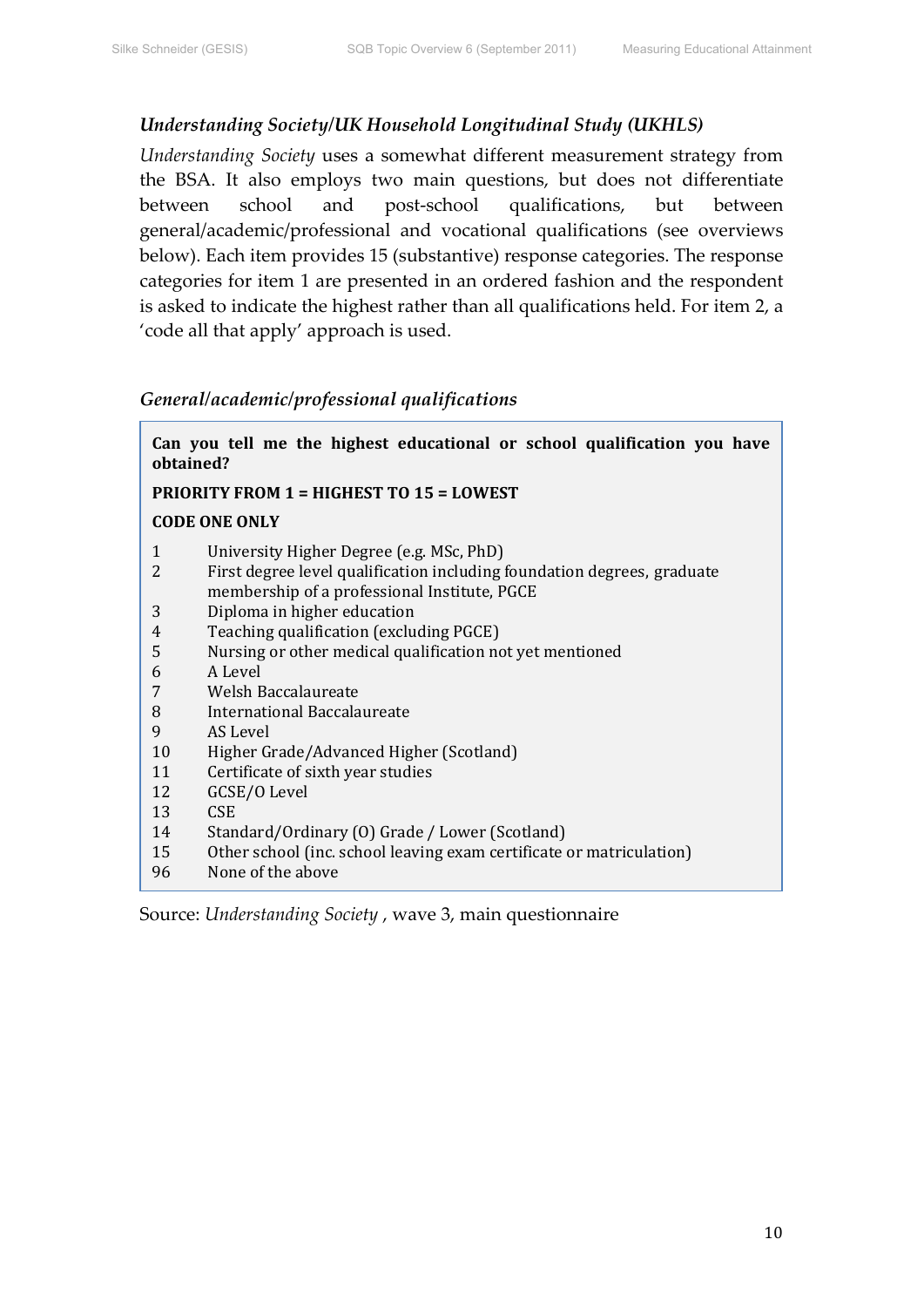#### *Vocational qualifications*

| any? | And which of the following vocational or other qualifications do you have, if |  |  |  |  |
|------|-------------------------------------------------------------------------------|--|--|--|--|
|      | <b>CODE ALL THAT APPLY</b>                                                    |  |  |  |  |
| 1    | Youth training certificate                                                    |  |  |  |  |
| 2    | <b>Key Skills</b>                                                             |  |  |  |  |
| 3    | Basic skills                                                                  |  |  |  |  |
| 4    | Entry level qualifications (Wales)                                            |  |  |  |  |
| 5    | Modern apprenticeship/trade apprenticeship                                    |  |  |  |  |
| 6    | RSA/OCR/Clerical and commercial qualifications (e.g.                          |  |  |  |  |
|      | typing/shorthand/book-keeping/commerce)                                       |  |  |  |  |
| 7    | City and Guilds Certificate                                                   |  |  |  |  |
| 8    | GNVQ/GSVQ                                                                     |  |  |  |  |
| 9    | NVQ/SVQ - Level 1 - 2                                                         |  |  |  |  |
| 10   | NVQ/SVQ - Level 3 - 5                                                         |  |  |  |  |
| 11   | HNC/HND                                                                       |  |  |  |  |
| 12   | ONC/OND                                                                       |  |  |  |  |
| 13   | BTEC/BEC/TEC/EdExcel/LQL                                                      |  |  |  |  |
| 14   | <b>SCOTVEC, SCOTEC or SCOTBEC</b>                                             |  |  |  |  |
| 15   | Other vocational, technical or professional qualification                     |  |  |  |  |
| 96   | None of the above                                                             |  |  |  |  |
|      |                                                                               |  |  |  |  |

Source: *Understanding Society,* wave 3, main questionnaire

In contrast to its predecessor, the British Household Panel Survey (BHPS), *Understanding Society* does not distinguish between different numbers of qualifications for GCSEs or A‐Levels, or detailed level of vocational qualifications. Only for National Vocational Qualifications (NVQs), a rough two-category distinction is made. A third question between those two checks back if the highest general/academic qualification was obtained in the UK in case the response for question one was 1, 2, 3, 4, 5, 8 or 15. So at least for higher education qualifications as well as the IB, we know the level of a foreign qualification rather than just that fact that it is a foreign qualification.

# **4. Analytical measures of educational attainment**

When coding data for analysis, there are a number of ways to construct educational attainment variables (Dodgeon et al. 2011): They can be coded by:

- highest academic level
- highest NVQ level (academic)
- highest NVQ level (vocational) or
- highest NVQ level (both academic and vocational)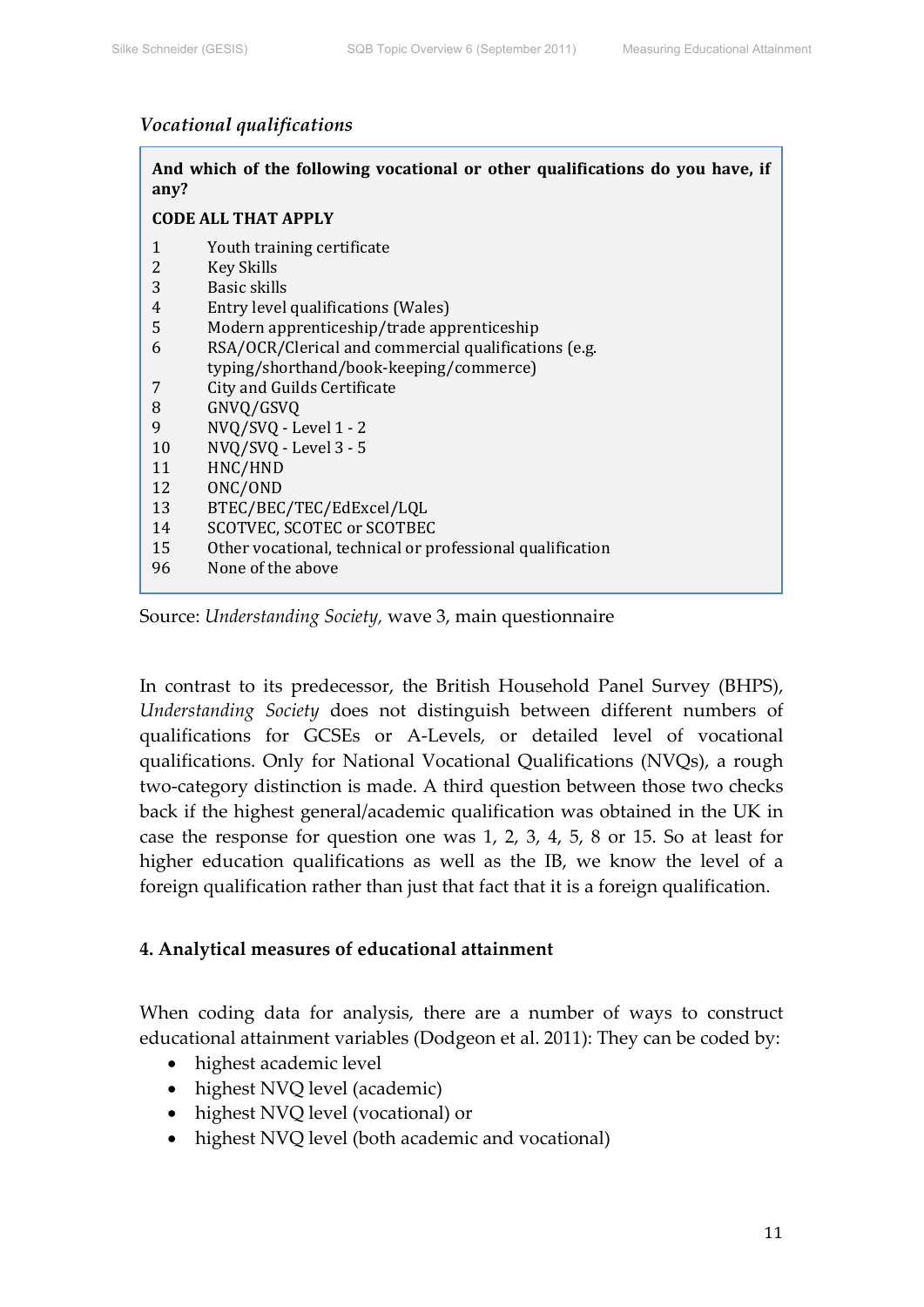Which of those approaches to choose depends on the particular research question and the reasons why educational attainment is included in the statistical model. Dodgeon et al. (2011) suggest the categorisation shown in Table 1 for highest academic level and equivalence with National Vocational Qualification (NVQ) levels. Vocational qualifications can then be assigned to NVQ levels by reference to the National Qualifications Framework (NQF). Other proposals have been made, see Jenkins and Sabates (2007).

|  |                       | Table 1: Academic and vocational education categories suggested by |  |  |
|--|-----------------------|--------------------------------------------------------------------|--|--|
|  | Dodgeon et al. (2011) |                                                                    |  |  |

| Highest academic qualification | NVQ level |
|--------------------------------|-----------|
| 0 No qualifications            |           |
| 1 'Bad' O-levels               |           |
| 2 CSE grades 2-5               |           |
| 3 'Good' O-levels              | 2         |
| 4 2+ AS levels or 1 A level    |           |
| 5 More than one A level        | З         |
| 6 Diploma                      |           |
| 7 Degree or PGCE               |           |
| 8 Higher degree                |           |

This level of detail with respect to academic qualifications can only be achieved if the original measurement instruments provide for it. For example*, Understanding Society* does not sufficiently differentiate different levels of vocational qualifications, number of A‐Levels or number and grades of GCSEs to make this scheme feasible. However, not even the BSA allows a strict differentiation of NVQ levels 2 and 3, given the number of A‐Levels is not covered. However a minimum of two A‐Levels is required for university entry, which is thus an important anchor point.

It often makes sense to distinguish vocational and academic qualifications within any one level, even though the distinction is sometimes difficult to draw (e.g., where does 'teaching' belong?). Academic and vocational qualifications tend to correlate differently with many dependent variables. For example, when investigating the economic returns to education, 'parity of esteem' between vocational and academic qualifications cannot just be taken for granted. It is advisable to aggregate a variable by collapsing categories only if sensitivity analyses (of the most saturated model calculated) suggest that this simplification does not affect the results, e.g. the effects of other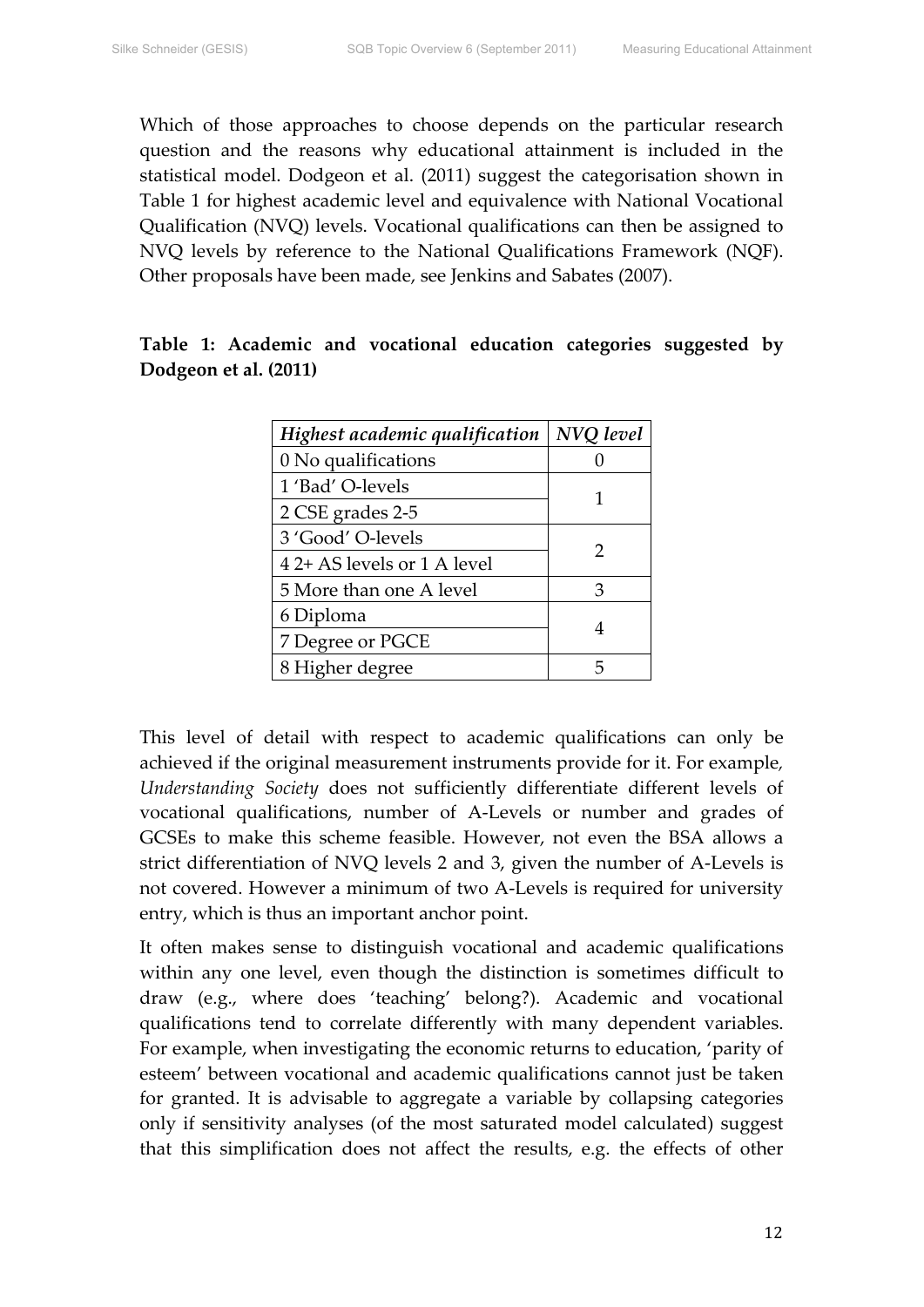variables.13 Such sensitivity analyses are generally performed too rarely, especially if educational attainment is 'only' a control variable.

#### *4.1 Coding UK educational attainment data for cross‐national research*

For cross-nationally comparative research, it is often desirable to code country‐specific educational qualifications into categories capturing their closest equivalents in other countries. Two categorical coding schemes are in use for this purpose.

# *Comparative Analysis of Social Mobility in Industrial Nations (CASMIN)*

The CASMIN education scheme (Brauns et al., 2003) was developed in the 1970s by comparative social stratification researchers and has repeatedly been refined and updated since. It has been widely used in cross-national studies of social stratification and mobility (e.g. Breen et al., 2009; Müller et al., 1993). It draws both vertical and horizontal distinctions, i.e. differentiation levels *and* types of education. Table 2 shows how UK qualifications are coded in the CASMIN scheme according to Brauns et al. (2003).

|                | Description              | UK equivalents                           |
|----------------|--------------------------|------------------------------------------|
| 1a             | Inadequately completed   | no qualification                         |
|                | general elementary       |                                          |
|                | education                |                                          |
| 1 <sub>b</sub> | General elementary       | CSE below grade 1, GCSE grades D-G, SCE  |
|                | education                | standard grades 4-7, GCS O-Level grades  |
|                |                          | $D-E$                                    |
| 1 <sub>c</sub> | Basic vocational         | Entry Level qualification, Basic Skills  |
|                | qualification or general | qualification, Key Skills qualification, |
|                | elementary education and | <b>YT/YTP</b> certificate                |
|                | basic vocational         | City and Guilds other, RSA other,        |
|                | qualification            | SCOTVEC modules or equivalent, BTEC      |
|                |                          | first or general certificate, GNVQ/GSVQ  |
|                |                          | foundation level, NVQ/SVQ level 1 or     |
|                |                          | equivalent                               |
| 2a             | Intermediate vocational  | BTEC/SCOTVEC first or general diploma,   |
|                | qualification or         | City and Guilds craft, RSA diploma,      |
|                | intermediate general     | GNVQ intermediate, NVQ/SVQ level 2 or    |
|                | education plus basic     | equivalent, Traditional Apprenticeship,  |
|                | vocational qualification | Modern apprenticeship, Foundation level  |

#### **Table 2: CASMIN and its UK equivalents**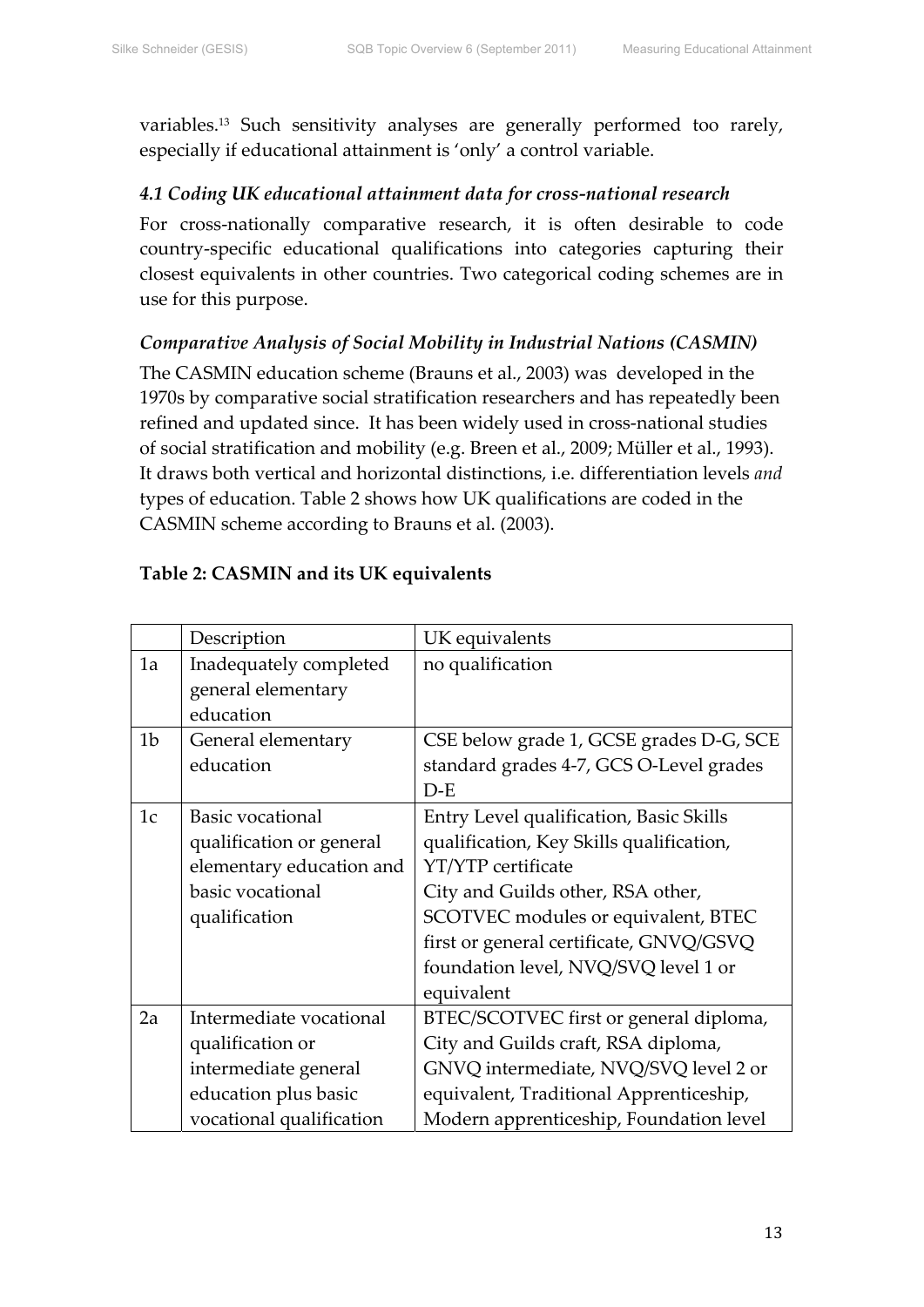| 2 <sub>b</sub> | Intermediate general        | CSE grade 1, GCSE grade A-C or               |
|----------------|-----------------------------|----------------------------------------------|
|                | qualification               | equivalent, SCE standard grades 1-3, GCS     |
|                |                             | O-Level grades A-C                           |
|                |                             |                                              |
| 2c             | Full vocational maturity    | Modern apprenticeship, Advanced level,       |
| voc            | certificate                 | City and Guilds advanced craft,              |
|                |                             | OND/ONC, BTEC/SCOTVEC national,              |
|                |                             | RSA advanced diploma or certificate,         |
|                |                             | GNVQ advanced, NVQ/SVQ level 3               |
| 2c             | Full general maturity       | AS level or equivalent, A level or           |
| gen            | certificate                 | equivalent, SCE higher or equivalent,        |
|                |                             | Scottish 6th year certificate (CSYS), Access |
|                |                             | qualification                                |
| 3a             | Lower tertiary certificate  | RSA higher diploma, HNC/HND, BTEC            |
|                |                             | higher etc, NVQ/SVQ level 4, Nursing         |
|                |                             | qualification, Teaching qualification for    |
|                |                             | primary education, other higher education    |
|                |                             | below degree level                           |
| 3 <sub>b</sub> | Higher tertiary certificate | University/CNAA Bachelor Degree, Higher      |
|                |                             | degree, Doctorate, NVQ/SVQ level 5,          |
|                |                             | Teaching qualification for secondary and     |
|                |                             | further education, Diploma in higher         |
|                |                             | education, Graduate member of prof.          |
|                |                             | institute, Foundation degree, PGCE           |

CASMIN provides a good level of differentiation (although often aggregated versions are used because the data don't allow this level of detail) and validity across countries. However, it has not been implemented in many countries outside of Europe, and for many European countries bridging instructions are missing.

# *4.2 The International Standard Classification of Education (ISCED)*

The International Standard Classification of Education 1997 (ISCED, UNESCO, 2006) is an international standard classification for education‐ related data maintained by the UNESCO Institute for Statistics. It establishes standard definitions and criteria for seven levels of education (0 to 6) and a number of sub-dimensions within most of those levels (see Table 3).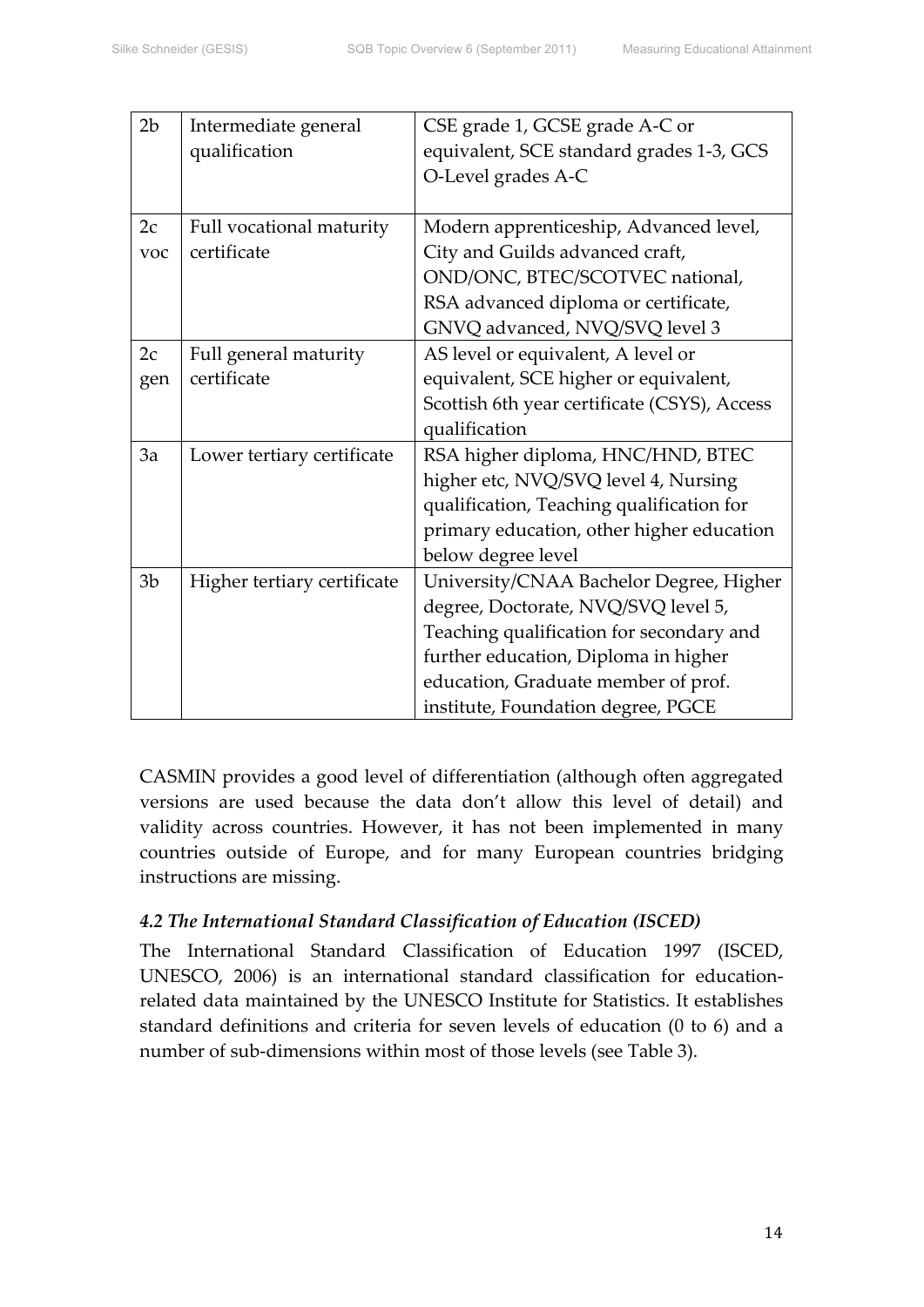#### **Table 3: ISCED 97 levels and sub‐dimensions**

|                | Description           | Programme            |             | duration         |
|----------------|-----------------------|----------------------|-------------|------------------|
|                |                       | destination          | orientation |                  |
| $\overline{0}$ | pre-primary           | n.a.                 | n.a.        | n.a.             |
|                | education (for        |                      |             |                  |
|                | educational           |                      |             |                  |
|                | attainment: less than |                      |             |                  |
|                | primary)              |                      |             |                  |
| $\mathbf{1}$   | primary education     | n.a.                 | n.a.        | n.a.             |
| $\overline{2}$ | Lower secondary       | C: terminal; B:      | general or  | n.a.             |
|                | education             | giving access to 3C; | vocational  |                  |
|                |                       | A: giving access to  |             |                  |
|                |                       | 3A and 3B            |             |                  |
| 3              | Upper secondary       | C: terminal; B:      | general or  | short, long      |
|                | education             | giving access to 5B; | vocational  | (for 3C only)    |
|                |                       | A: giving access to  |             |                  |
|                |                       | 5A                   |             |                  |
| $\overline{4}$ | post-secondary non-   | C: terminal; B:      | general or  | n.a.             |
|                | tertiary education    | giving access to 5B; | vocational  |                  |
|                |                       | A: giving access to  |             |                  |
|                |                       | 5A                   |             |                  |
| 5              | tertiary education,   | B: terminal; A:      | n.a.        | short $(2-3y)$ , |
|                | first stage           | ultimately giving    |             | medium (3-       |
|                |                       | access to level 6    |             | $4y)$ long $(5-$ |
|                |                       |                      |             | 6y)              |
| 6              | tertiary education,   | n.a.                 | n.a.        | n.a.             |
|                | second stage          |                      |             |                  |
|                | (doctoral level)      |                      |             |                  |

Given its subdimensions are rarely implemented in surveys, ISCED levels are often directly used as an analytical scheme. ISCED levels have however shown to have very limited construct validity in a large number of countries, substantially hampering comparability. An alternative 'European Survey version of ISCED' (ES‐ISCED) has been proposed to achieve a more meaningful and comparable analytical scheme that can be derived from a detailed ISCED coding (Schneider 2010). ES‐ISCED is implemented in the European Social Survey (ESS) from round 5 onwards. The bridging to UK qualifications shown is illustrated in Table 4.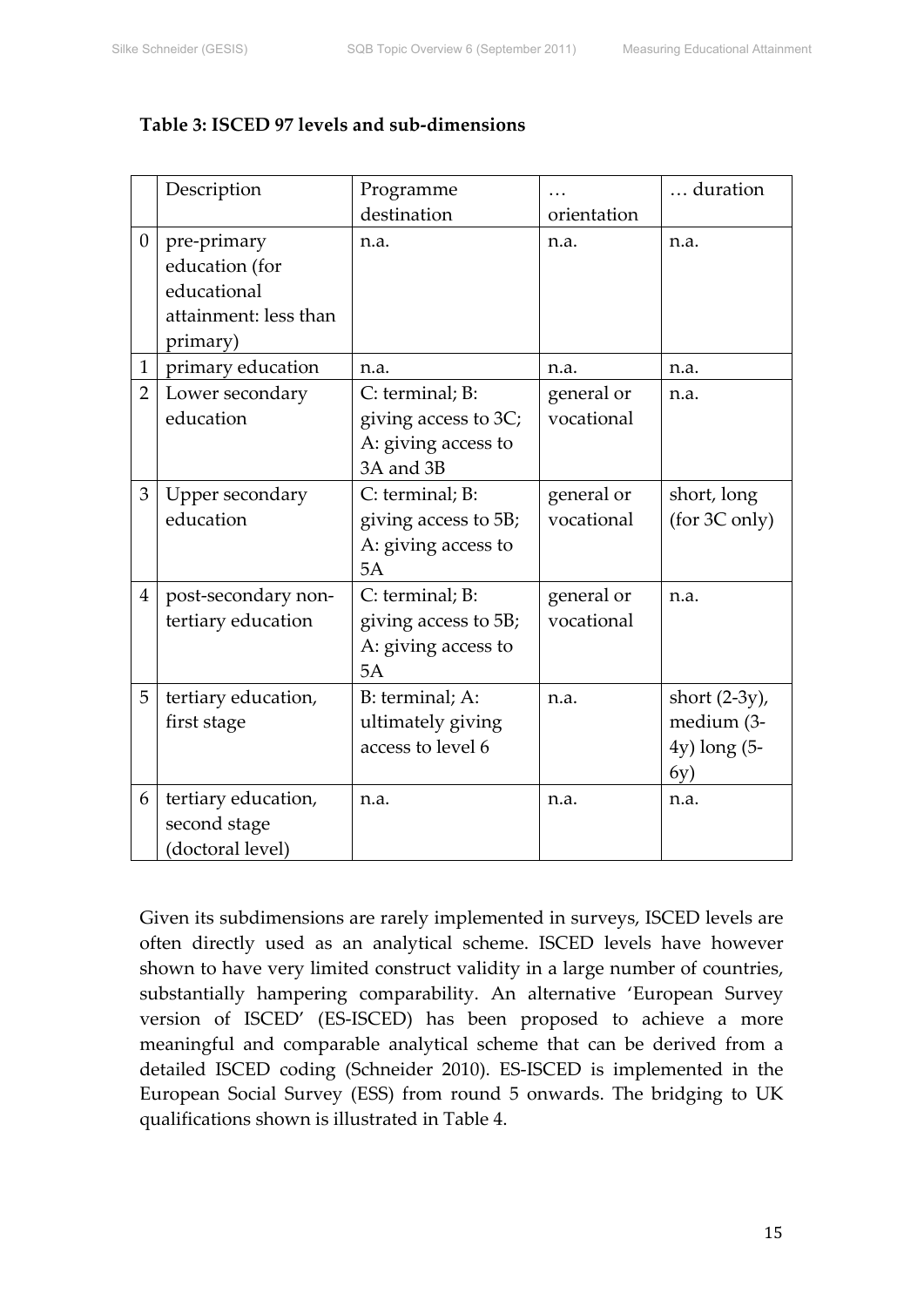# **Table 4: ISCED 97 and ES‐ISCED for the United Kingdom**

| ES-<br><b>ISCED</b> | Description                                                            | <b>ISCED</b><br>97 | UK equivalents                                                                                                                                                                                                                                                                                                                                                                         |
|---------------------|------------------------------------------------------------------------|--------------------|----------------------------------------------------------------------------------------------------------------------------------------------------------------------------------------------------------------------------------------------------------------------------------------------------------------------------------------------------------------------------------------|
| $\mathbf I$         | no formal<br>qualification                                             | $0$ and $1$        | no qualification                                                                                                                                                                                                                                                                                                                                                                       |
| $\mathbf{I}$        | lower<br>secondary<br>qualification                                    | 2 and<br>3C short  | CSE below grade 1, GCSE below grade C, O<br>level, GCSE grade A-C or equivalent (less<br>than 5), Entry Level qualification, Basic<br>Skills qualification, Key Skills qualification,<br>YT/YTP certificate, City and Guilds other,<br>RSA other, SCOTVEC modules or<br>equivalent, BTEC first or general certificate,<br>GNVQ/GSVQ foundation level, NVQ/SVQ<br>level 1 or equivalent |
| IIIb                | upper<br>secondary<br>qualification<br>without<br>university<br>access | 3C long<br>and 3B  | O level, GCSE grade A-C or equivalent (5 or<br>more), BTEC/SCOTVEC first or general<br>diploma, BTEC/SCOTVEC national, City<br>and Guilds craft, City and Guilds advanced<br>craft, RSA diploma, RSA advanced diploma<br>or certificate, GNVQ intermediate and<br>advanced, NVQ/SVQ levels 2 and 3,<br>Traditional Apprenticeship, Modern<br>apprenticeship, OND/ONC                   |
| IIIa                | university<br>entry<br>qualification                                   | 3A and<br>4A       | AS level or equivalent, A level or<br>equivalent, higher or equivalent, Scottish<br>6th year certificate (CSYS), Access<br>qualification                                                                                                                                                                                                                                               |
| IV                  | post-<br>secondary<br>below<br>bachelor's<br>level                     | 4B, 4C<br>and 5B   | NVQ levels 4 and 5, Foundation degree,<br>Diploma in higher education, RSA higher<br>diploma, HNC/HND, BTEC higher etc,<br>Nursing qualification, other higher<br>education below degree level                                                                                                                                                                                         |
| V <sub>1</sub>      | bachelor's<br>level                                                    | 5A<br>medium       | University/CNAA Bachelor Degree,<br>Teaching qualification                                                                                                                                                                                                                                                                                                                             |
| V <sub>2</sub>      | master's<br>level and<br>above                                         | 5A long<br>and 6   | Higher degree, Graduate member of prof.<br>institute, Doctorate                                                                                                                                                                                                                                                                                                                        |

The LFS user guide (vol. 5 on classifications) contains a table indicating which UK qualifications are classified in which ISCED 97 level. These assignments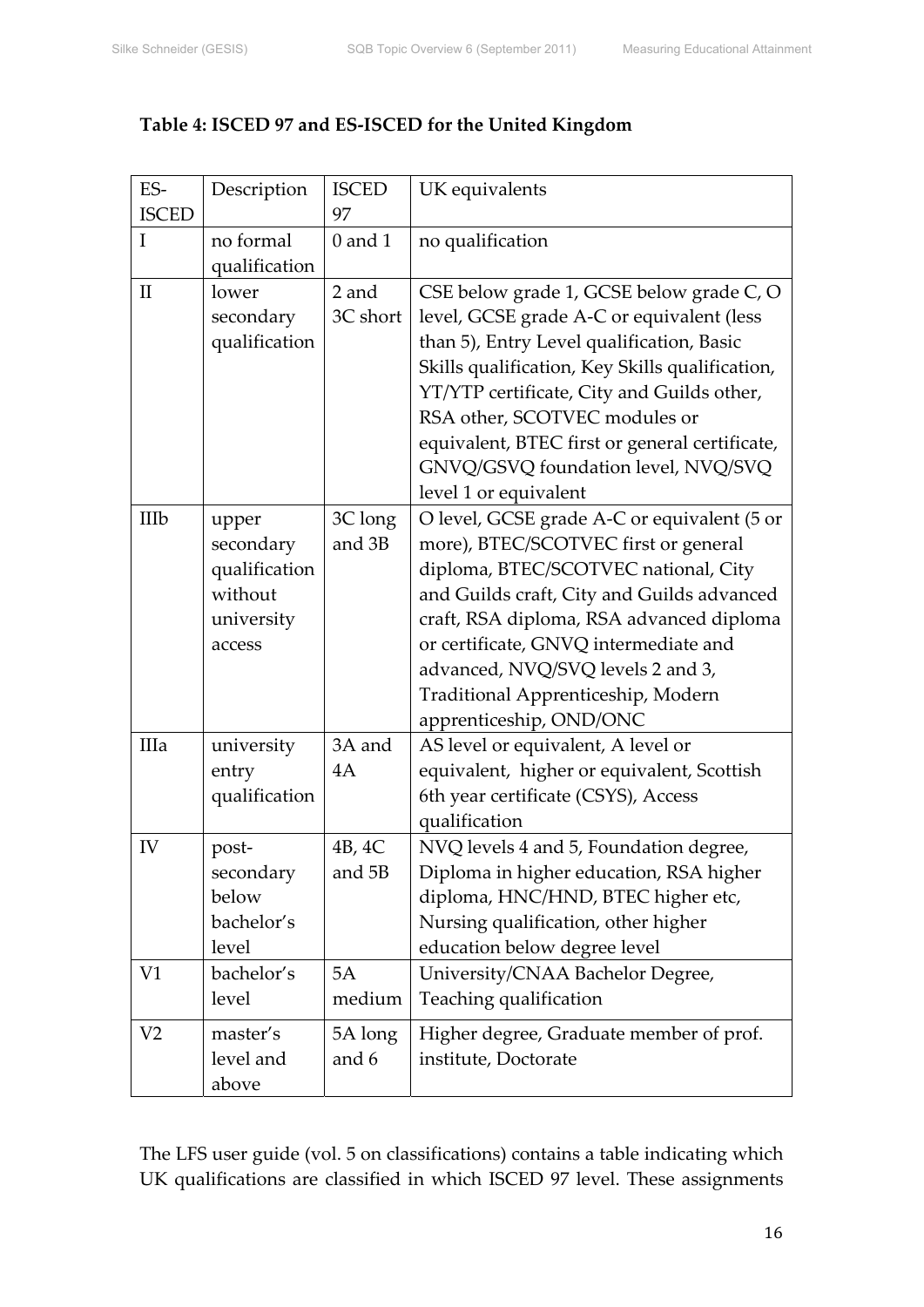can however be contested (e.g. Schneider 2008, Steedman 1996). Table 4 shows the official way of classifying UK qualifications to ISCED (from Eurostat, 2009) and the respective derived ES‐ISCED. From a comparability point of view, it would be better to classify all O‐level and GCSEs as ISCED level 2 and ES‐ISCED II since the first school‐leaving certificate, usually achieved around age 16, is classified this way in continental Europe. Also, nursing qualifications should only be classified as tertiary if A‐Levels have been completed previously in order to take their upgrading over time into account (for details, see Schneider et al., forthcoming).

ISCED has been revised over the last few years. The revised version, ISCED 2011, is expected to be adopted in November 2011. It will have nine levels (0 to 8) providing further differentiation for tertiary education in line with the European Qualification Framework (EQF) and the Bologna Process. Thus tertiary qualifications below the Bachelor level (new level 5), Bachelor level (new level 6) and Master level (new level 7) will be distinguished. Moreover, the sub‐dimensions within levels will be formalised so that a 3‐digit code is achieved. It will thus become a 'proper' classification from which analytical variables can then be derived using standard recoding routines. Further details on ISCED 2011 and its implementation in the European Social Survey round 5 are provided in Schneider (2011).

#### **5. Conclusions**

There is no standard way in the UK according to which educational attainment is measured, coded and analysed. This is to some degree due to the fact that for different purposes, educational attainment needs to be measured in different ways. Therefore, theoretical interest thus needs to guide researchers in which way exactly to code educational qualifications: are qualifications used as a proxy for skills and competences, or can we assume signalling effects, or both? Are we concerned with market or non-market outcomes of education? May the relationship in question be influenced by the type of education achieved, i.e. academic or vocational? Analysts need to reconsider, for each study, *why* they want to measure educational attainment, and achieve a suitable measure through theoretical reasoning and sensitivity testing.

There are a number of issues that would be worthwhile working on in the future:

1. There is no systematic review evaluating available survey measurements and analytical educational attainment variables for the UK (but see Jenkins and Sabates, 2007). To my knowledge, no comprehensive studies have been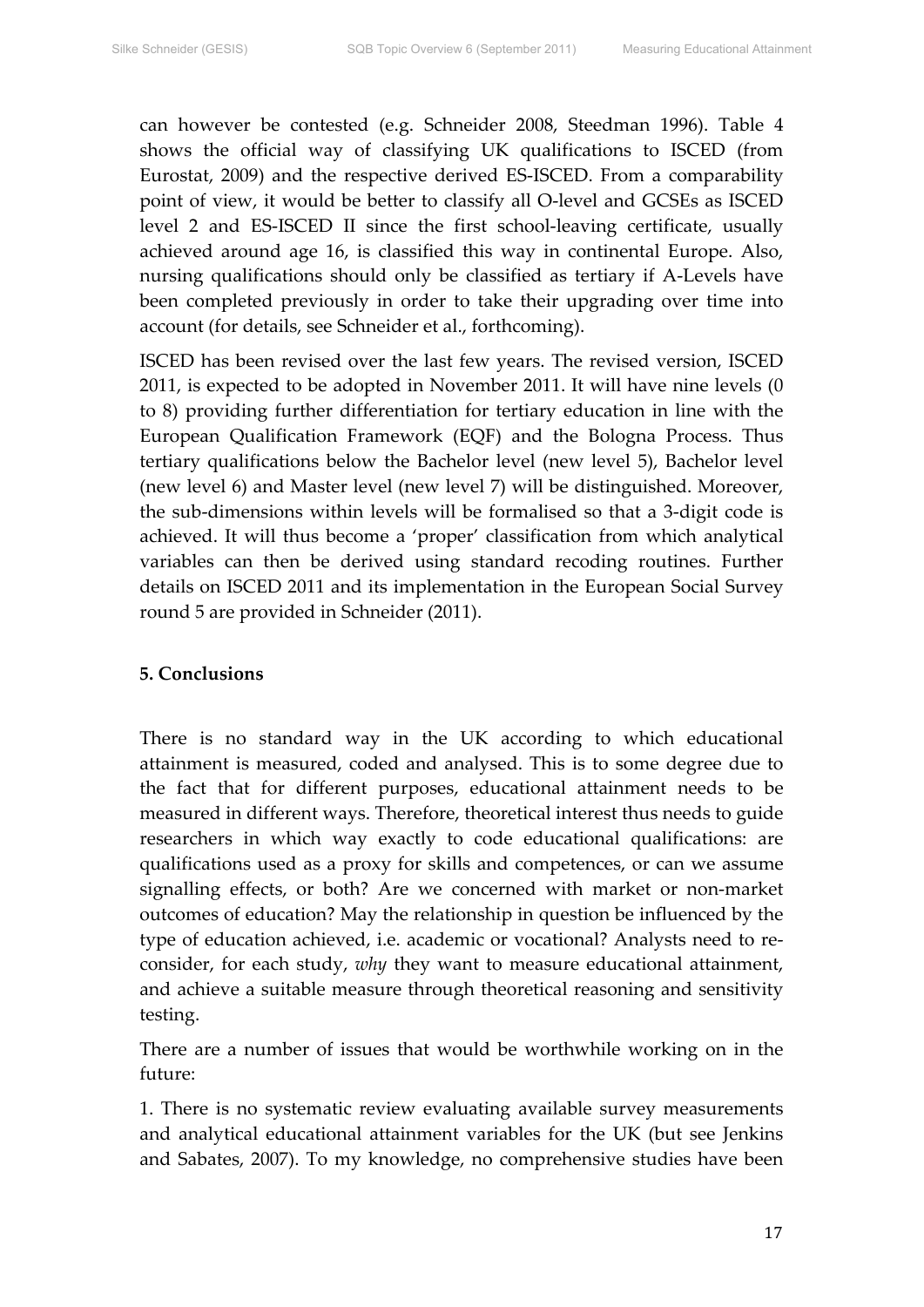conducted comparing the speed and cost of data collection and the reliability, validity and comparability over time of data collected and coded in different ways.

2. Measurement of educational attainment through proxy information is common in household surveys such as the LFS. How valid is proxy information with respect to educational attainment? Is there any difference between school-leaving certificates, vocational and university qualifications?

3. For capturing foreign qualifications, there are two options: either foreign qualifications are assigned to the closest national equivalent while indicating that the highest educational qualification was achieved abroad (so that when conducting studies referring to the national education system only, those cases can be excluded). Alternatively, foreign qualifications could be coded into the International Standard Classification of Education straight away.

4. Both for cross‐national research and the coding of foreign qualifications, it would be great if in the long run an integrated international data base of educational qualifications would be developed. A UK data base of educational qualifications would be a good start though.

5. Finally it needs to be highlighted that educational attainment and formal qualifications are only the tip of the iceberg in an individual's educational and learning experience. Skills and competences, field of education, full-time vs. part-time study, the specific educational institution, performance in exams and non‐formal education are separate concepts in the area of learning and education that require separate measurements and that may moderate or mediate the effects of educational attainment.

#### **Bibliography**

Andersson, R. and Olsson, A.‐K. (1999). Fields of training: Manual. European Centre for the development of vocational training, Thessaloniki.

Brauns, H., Scherer, S., and Steinmann, S. (2003). The CASMIN educational classification in international comparative research. In Hoffmeyer‐Zlotnik, J. H. P. and Wolf, C., editors, Advances in cross-national comparison: A European working book for demographic and socio‐economic variables, pages 221–244. Kluwer Academic/Plenum, New York; London.

Breen, R., Luijkx, R., Müller, W., and Pollak, R. (2009). Nonpersistent inequality in educational attainment: Evidence from eight European countries. American Journal of Sociology, 114(5): 1475–1521.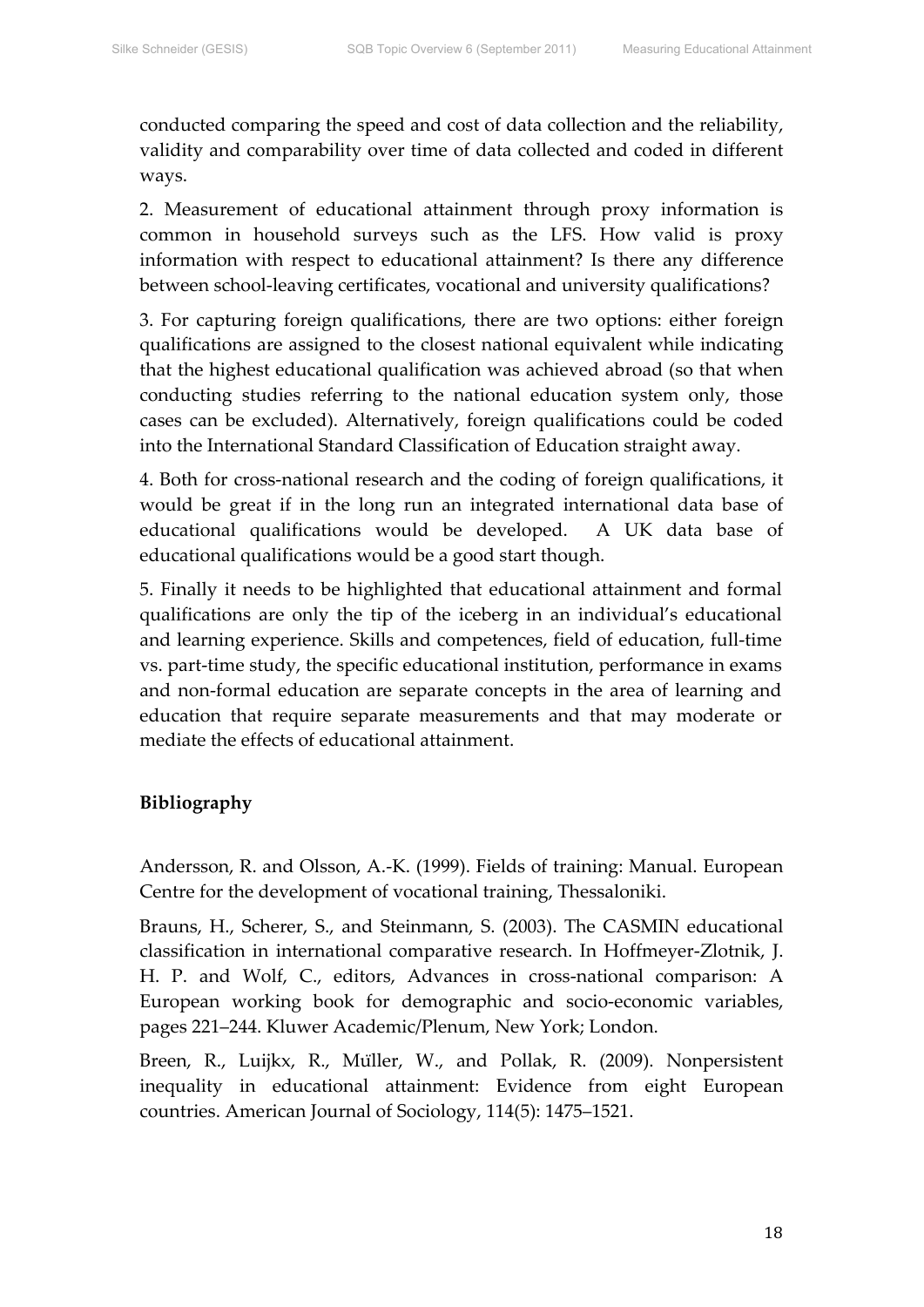Dodgeon, B., Hancock, M., Johnson, J., and Parsons, S. (2011). Deriving highest qualification in NCDS and BCS70. CLS Cohort Studies Data Note 2011/1, Centre for Longitudinal Studies, London.

Eurostat (2009). UOE – UNESCO‐OECD‐Eurostat data collection on education: Mapping of national education programmes to ISCED‐97 for school/academic year 2006/2007. http://circa.europa.eu/Public/irc/dsis/edtcs/library?l=/public/unesco\_collection /programmes\_isced97/

Jackson, M., Luijkx, R., Pollak, R., Vallet, L.‐A., and van de Werfhorst, H. G. (2008). Educational fields of study and the intergenerational mobility process in comparative perspective. Inter‐ national Journal of Comparative Sociology, 49(4‐5): 369–388.

Jenkins, A. and Sabates, R. (2007). The classification of qualifications in social surveys. Technical Report 2007/2, Centre for Longitudinal Studies, London. http://eprints.ioe.ac.uk/5699/1/Jenkins2007Classification\_2007\_2.pdf

Müller, W. and Karle, W. (1993). Social selection in educational systems in Europe. European Sociological Review, 9(1): 1–23.

Office for National Statistics (2009). Quarterly Labour Force Survey User Guide. Colchester, Essex: UK Data Archive.

Office for National Statistics (2005). Harmonised Concepts and Questions for Social Data Sources: Primary Standards. Office for National Statistics, 3rd edition.

Office for National Statistics (2004). Harmonised Concepts and Questions for Social Data Sources: Secondary Standards. Office for National Statistics, 1st edition.

Qualifications and Curriculum Authority (2006). The National Qualifications Framework: Helping learners make informed decisions. URL: http://www.qcda.gov.uk/resources/6184.aspx

Schneider, S. L. (2011). The International Standard Classification of Education 2011 and its application in cross‐national surveys. Manuscript.

Schneider, S. L., de Heus, M., Luijkx, R., Kieffer, A., Barone, C., Saar, E., and Bartusek, A. (conditionally accepted). Harmonising measures of educational attainment for comparative research: A double comparison of measures across countries. Social Science Research.

Schneider, S. L. (2010). Nominal comparability is not enough: (In-)Equivalence of construct validity of cross‐national measures of educational attainment in the European Social Survey. Research in Social Stratification and Mobility, 28(3): 343–357.